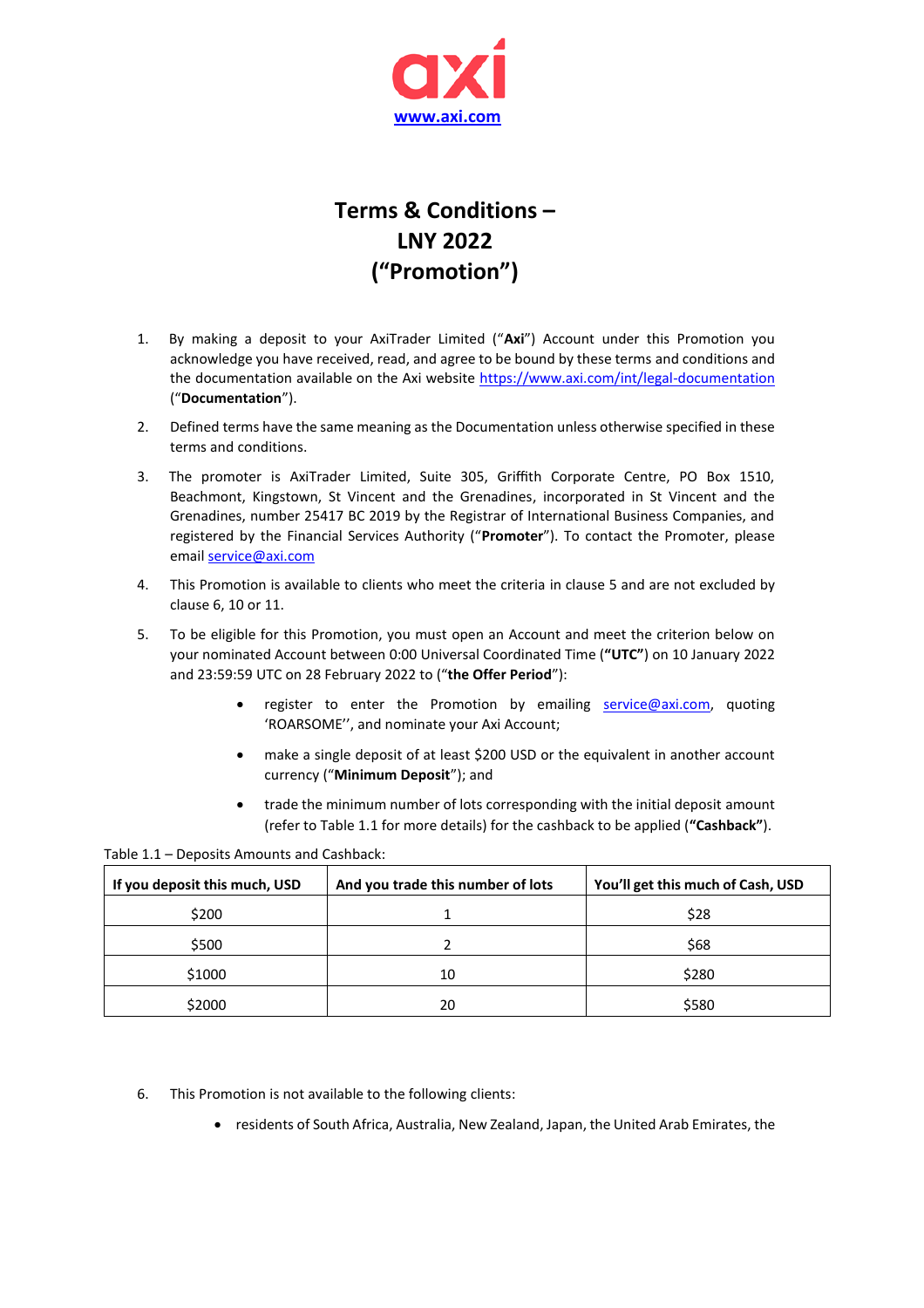

United States of America, the United Kingdom and European Union.

- 7. If the criteria in clause 5 is met and you are not excluded by clause 6 ,10 or 11, a cashback will be applied to your nominated Account as follows:
	- a Cashback will be deposited into your Account for every Lot[s] of margin FX traded (refer to Table 1.1 for more details); and
	- the Cashback will be deposited in the USD equivalent currency of your Account at the end of each month during the campaign period.
- 8. Cashbacks can be withdrawn, but not transferred to another person or to another person's Account, redeemed from Axi for cash or exchanged for other goods and services from Axi.
- 9. You agree, understand and acknowledge that participating in this Promotion is not a recommendation or advice in relation to the suitability of Axi's products for your particular financial circumstances, situation or needs. Before participating in the Promotion, you should make your own assessment about the suitability of trading in Axi's products and consider the applicable Documentation.
- 10. The Promotion is not applicable to directors, management, employees, or agents of the Promoter or its related entities (or immediate family members of such persons).
- 11. If you already have an active Account with Axi (an "Existing Active Account") in the same name, you will not be eligible to participate in this Promotion. An Existing Active Account is an Axi Live Account that has had trading activity in the preceding 2 months.
- 12. This Promotion is limited to one Account per person, even if they hold multiple Accounts. The total Cashback that can be received under this Promotion is \$588.
- 13. Axi reserves the right to amend or cancel this Promotion without notice at any time in the future and withdraw the cashback.
- 14. If a client withdraws the Minimum Deposit or a percentage of such deposit during the Promotion Period no cashback will be applied to the client's Account.
- 15. If Axi suspects that you have abused or attempted to abuse this Promotion, or otherwise acted with a lack of good faith towards us, we reserve the right in our sole discretion to deny, withhold or withdraw the cashback and if necessary, to cancel any terms and conditions with respect to this Promotion and your Account, either temporarily or permanently, or terminate your access to the service and/or block your Account.
- 16. If Axi subsequently discovers that the individual, is in fact, not eligible to participate in the Promotion, Axi may at its discretion reverse the Cashback. No individual shall be entitled to any payment or compensation from Axi, should any Cashback be forfeited or reclaimed.
- 17. Axi shall not be liable to any Account holder or any other persons for any loss or damage arising in connection with the Promotion, including without limitation, any error in computing or any breakdown or malfunction in any computer system or equipment.
- 18. Minimum Deposit and cashback values are specified in terms of USD, but will be applied to Accounts in their relevant currencies using the equivalent conversion value of that currency. The conversion will be based upon the spot rate at the time that each deposit is made to the Axi Account.
- 19. Axi reserves the right to modify, change or terminate this Promotion at any time without any prior notice to you and without your consent.
- 20. Failure by the Promoter to enforce any of their rights does not constitute a waiver of those rights.
- 21. The Promotion and these terms and conditions will be governed by the laws of St Vincent and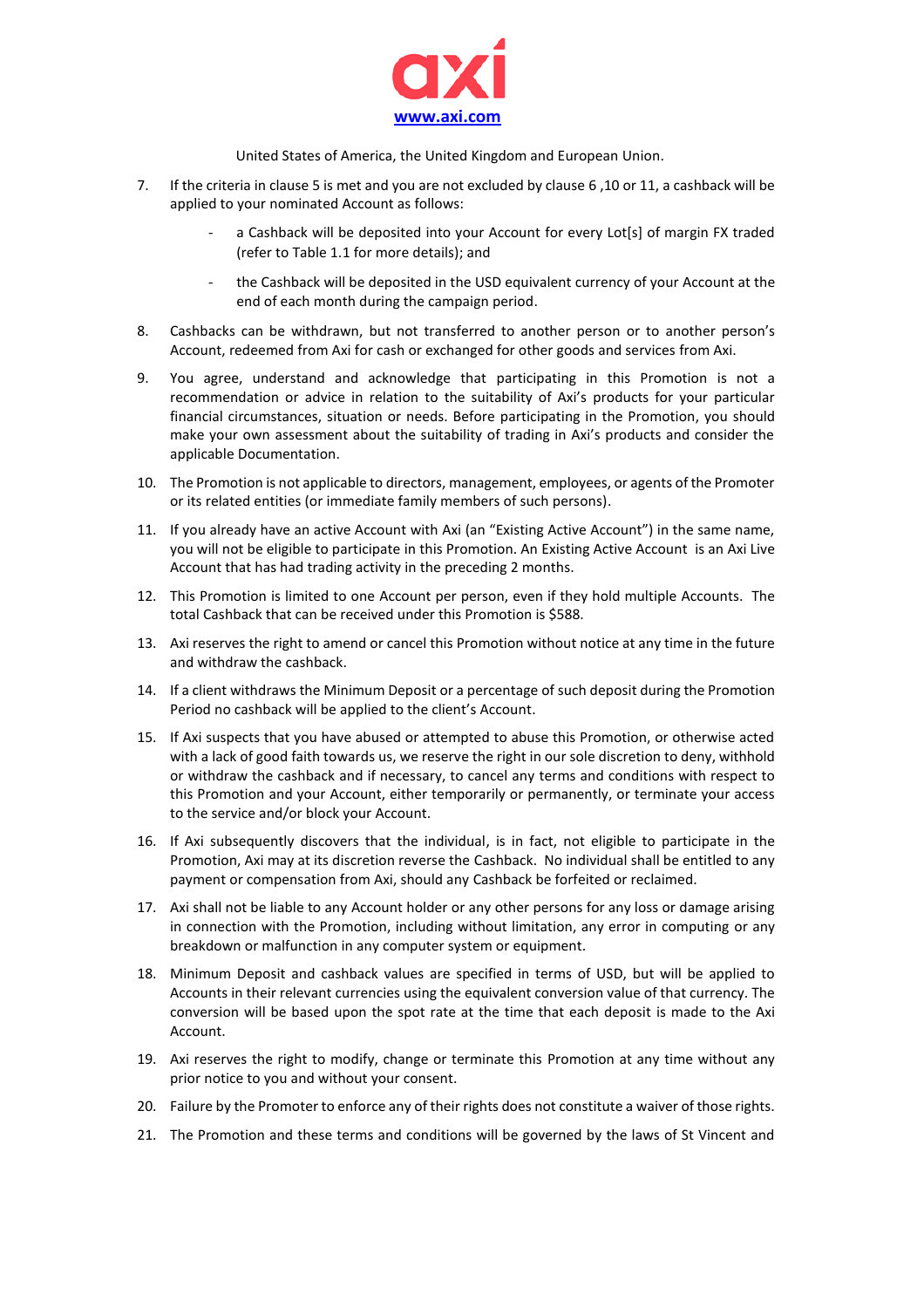

the Grenadines and any disputes will be subject to the exclusive jurisdiction of the courts of St Vincent and the Grenadines.